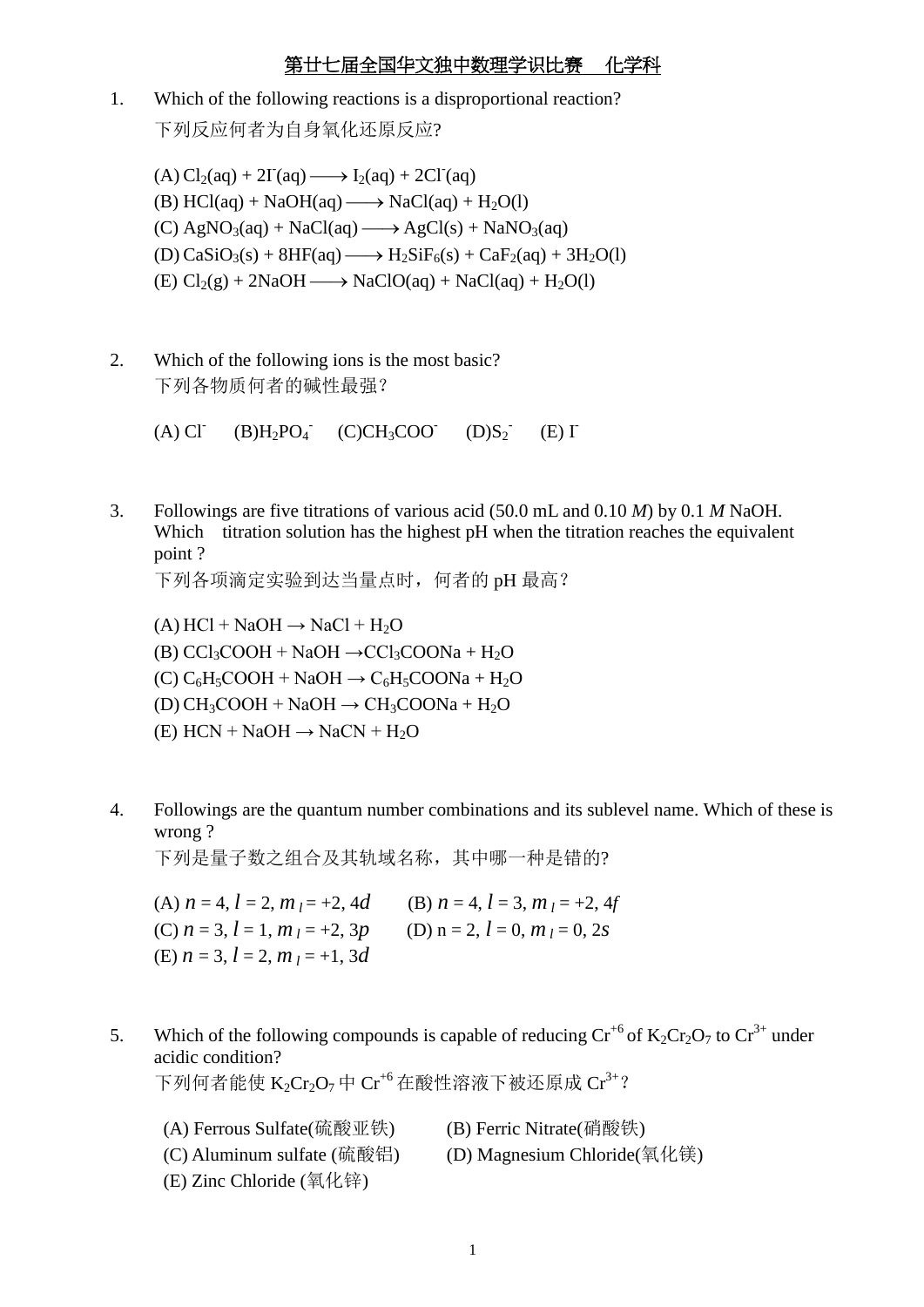- 6. Both the glucose and sodium chloride solutions have identical boiling point. Which of the following statements is correct? 某葡萄糖水溶液与食盐水溶液之沸点相同,则下列叙述何者是正确的?
	- (A) Both solutions have same percentage concentration 二者之重量百分率浓度相同
	- (B) Both solutions have same molality 二者之重量莫耳浓度相同
	- (C) Both solutions have same mole fraction 二者所含之溶质之莫耳分率相同
	- (D) Both solutions have same vapor pressure at a given temperature 同温下之蒸气压相同
	- (E) All of the above are correct 以上皆是
- 7. By reacting  $0.50 M$  of BaCl<sub>2</sub> with  $0.4 M$  of CuSO<sub>4</sub>, after the reaction is completed, which of the following ionic concentration is correct? 0.50M 之 BaCl<sup>2</sup> 溶液 50ml 与 0.40M 之 CuSO4溶液 150ml 相混完全反应后,溶液中各 种离子之浓度下列何者正确?

(A)  $\text{[Cu}^{2+}\text{]} = 0.30 \text{M}$  (B)  $\text{[Ba}^{2+}\text{]} = 0.050 \text{M}$  (C)  $\text{[SO}_4^{2-}\text{]} = 0.25 \text{M}$ (D)  $[CI^-] = 0.18M$ (E)  $[Ba^{2+}] = 0.040M$ 

- 8. Which of the following solution shows the best electrical conductivity? 下列何种溶液之导电度最大?
	- (A) 1 *M* of acetic acid solution; 1 *M* 之 CH<sub>3</sub>COOH 溶液
	- (B) 0.1*M* of hydrochloric acid solution, 0.1 *M* 之 HCl 溶液
	- (C) 0.1 *M* of sodium chloride solution; 0.1 *M* 之 NaCl 溶液
	- (D) 1 *M* of sodium acetate solution;  $1 M \gtrsim CH_3COONa$  溶液
	- (E) 1 *M* of benzoic acid solution; 1 *M* 之 C<sub>6</sub>H<sub>6</sub>COOH 溶液
- 9. A chemical reaction  $(A + B \rightleftarrows C + D)$  being in equilibrium at a given temperature, which of the following statements is correct? 在室温下对某一已达到平衡化学反应(A+B ≥ C+D), 则下列各项叙述中何者为正 确?
	- (A)Both the reactants and the products have same concentration 反应物与生成物之浓度相同
	- (B) The reactants have gone completion to the products 反应物完全变成生成物
	- (C)Both the forward and reverse reactions stopped completely 正向反应与逆向反应均完全停止
	- (D)After more A is added, once it reaches equilibrium again, the ratio of  $([C][D])/([A][B])$  does not changes. 当再加入 A 且又达平衡后, ([C][D])/([A][B])值没改变。
	- (E) All of the above are correct. 以上皆是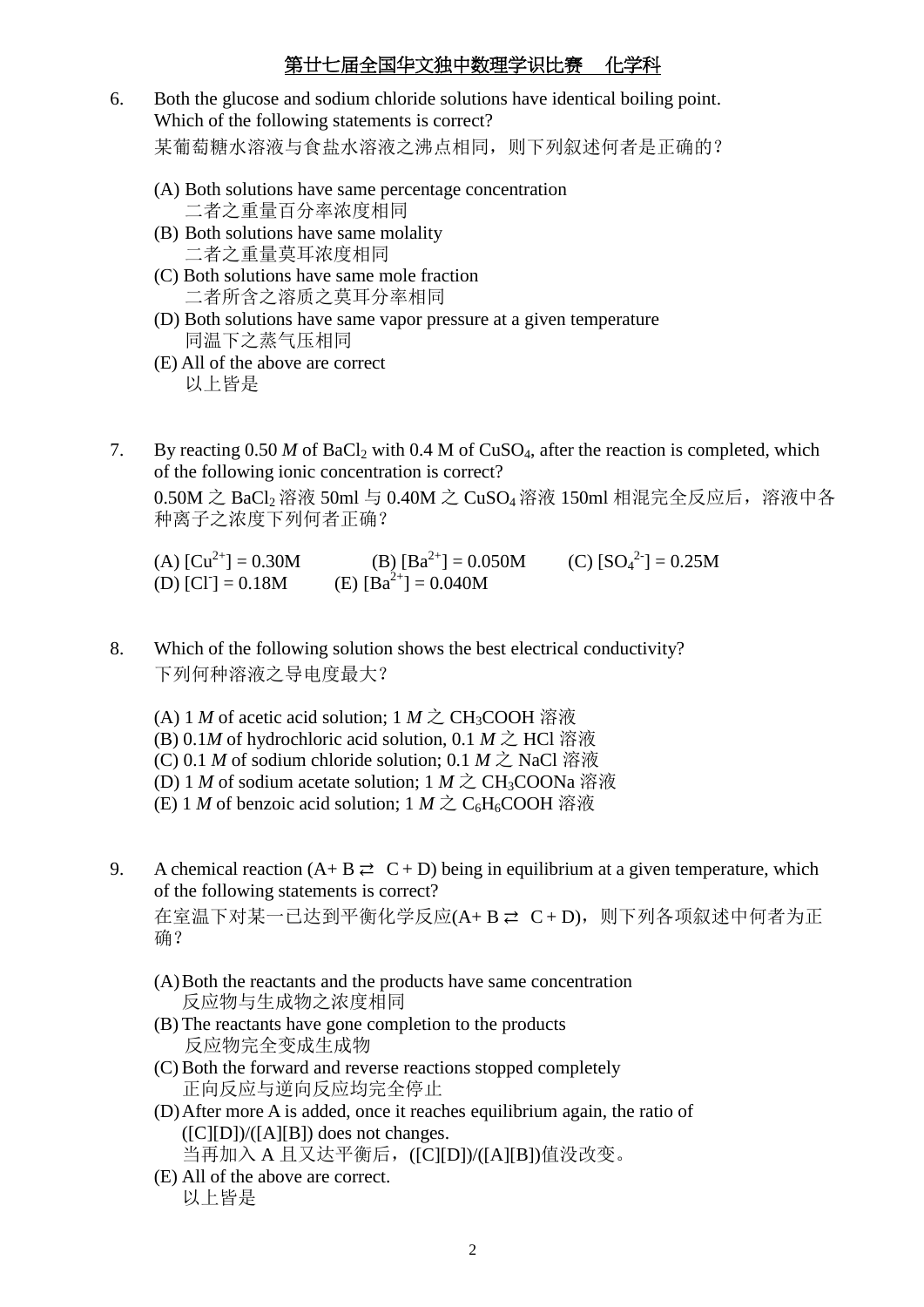- 10. Which of the following statements regarding phosphoric acid,  $H_3PO_4$ , is correct? 下列有关正磷酸(H3PO4)的叙述何者正确?
	- (A)  $H_3PO_4$  is a good oxidizing agent. H3PO<sup>4</sup> 为一很好的氧化剂
	- (B)  $HPO_4^{-2}$ <sub>(aq)</sub> is the conjugate base of  $H_2PO_4^-$ <sub>(aq)</sub> 对 H<sub>2</sub>PO<sub>4</sub><sup>-</sup><sub>(aq)</sub> 而言,HPO<sub>4</sub><sup>-2</sup><sub>(aq)</sub>为其共轭酸。
	- (C)  $H_3PO_{4(aq)}$  is a strong acid  $H_3PO_{4(aq)}$ 为一强酸
	- (D) The dissociation constant, *K*a, of  $H_3PO_{4(aq)}$  is the same as that of  $H_2PO_{4(aq)}$ H<sub>3</sub>PO<sub>4 (aq)</sub>的解离常数(Ka 值)和 H<sub>2</sub>PO<sub>4 (aq)</sub>的一样。
	- (E) All of these are correct 以上皆是。
- 11. When dissolving blue color  $K_2CoCl_4$  in the water, the solution changes to pink color. Which of the following statement regarding this color change is correct? K2CoCl<sup>4</sup> 溶于水中时,其颜色由蓝色变为粉红色,关于此变化下列的叙述何者正确?
	- (A) The oxidation state of Co has changed 钴之氧化数改变。
	- (B) The coordination number has not changed 钴之配位数未变。
	- (C) The color changed from the blue to the pink was due to the formation of  $Co(H_2O)_6^{+2}$ 颜色由蓝色变为粉红色,是因溶于水时有 $\mathrm{Co(H_2O)_6}^{+2}$ 产生。
	- (D) The color change was due to the mutual change of the isomers 颜色的改变是由于异构物互变。
	- (E) All of these are correct 以上皆是。
- 12. Followings are the octahedral structures of a transition metal M coordinates with a bidentate ethylendiamine and two monodentate X and Y. Which of the two structures are optical isomer each other?

列为含有双芽的 ethylenediamine 与单芽的 X, Y 配位基的八面体错合物。 哪两个错合物互为光学异构物 ?

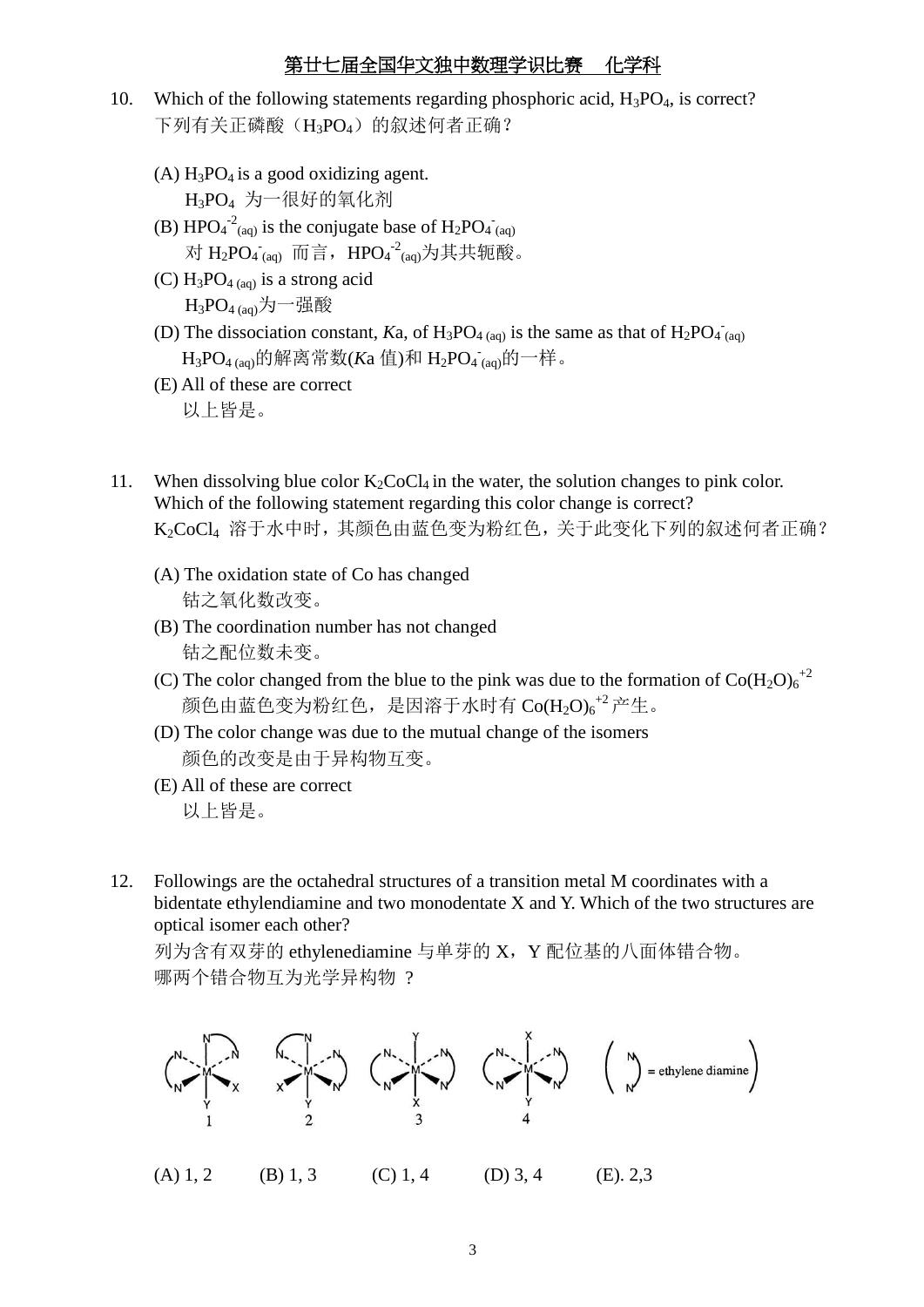13. Predict which of the following nuclei is the most stable? 下列五种同位素中那一种最稳定?

 $(A)$ <sub>6</sub> $C^{14}$  $(B)_{7}N^{13}$   $(C)_{16}S^{32}$   $(D)_{20}Ne^{19}$  $(E)$  3Li<sup>6</sup>

14. Which of the following compounds is a polar compound? 下列化合物中,何者为极性?

(A).  $BF_3$ ; 三氟化硼 (B)CF<sub>4</sub>; 四氟化碳 (C)NF<sub>3</sub>; 三氟化氮  $(D)N_2$ ; 氮气  $(E)$  HC≡CH; 乙炔

- 15. Which of the following compounds is capable of forming intra-molecular hydrogen bond 下列何者最易产生分子内氢键?
	- (A) Acetic acid; 醋酸
	- (B) Ethanol 乙醇
	- (C) *cis-*butenedioic acid/maleic acid 顺-丁烯二 酸
	- (D) *trans*-butenedioic aci/fumaric acid 反-丁烯二酸
	- (E) All of these are correct. 以上皆是。
- 16. A balloon contains 10.0 g of neon gas. With the temperature kept constant, 10.0 g of argon gas is added. What happens? 一汽球内有 10 克的氖气,当温度维持为常数,再加入 10 克的氩气,会发生何事?
	- (A) The balloon doubles in volume. 汽球体积膨胀二倍。
	- (B) The volume of the balloon expands by more than 2 times. 汽球体积膨胀超过二倍
	- (C) The volume of the balloon expands by less than 2 times. 汽球体积膨胀少于二倍。
	- (D) The balloon stays the same size, but the pressure increases. 汽球体积不变,但压力增加。
	- (E) none of these 以上皆非。
- 17. The kinetic-molecular theory of gases does *not* assume that 对气体分子动力理论,以下何假设为非?
	- (A) gases are made up of tiny particles in constant chaotic motion. 气体视为极小的粒子组成,不断做混乱运动。
	- (B) gas particles are very small compared to the average distance between the particles. 气体粒子相较于粒子间之平均距离是非常小的。
	- (C) gas particles collide with the walls of their container in elastic collisions. 气体粒子碰撞容器的器壁为弹性碰撞。
	- (D) the average velocity of gas particles is directly proportional to the absolute temperature. 气体粒子的平均速度与绝对温度成比例关系。
	- (E) All of these are correct. 以上皆是。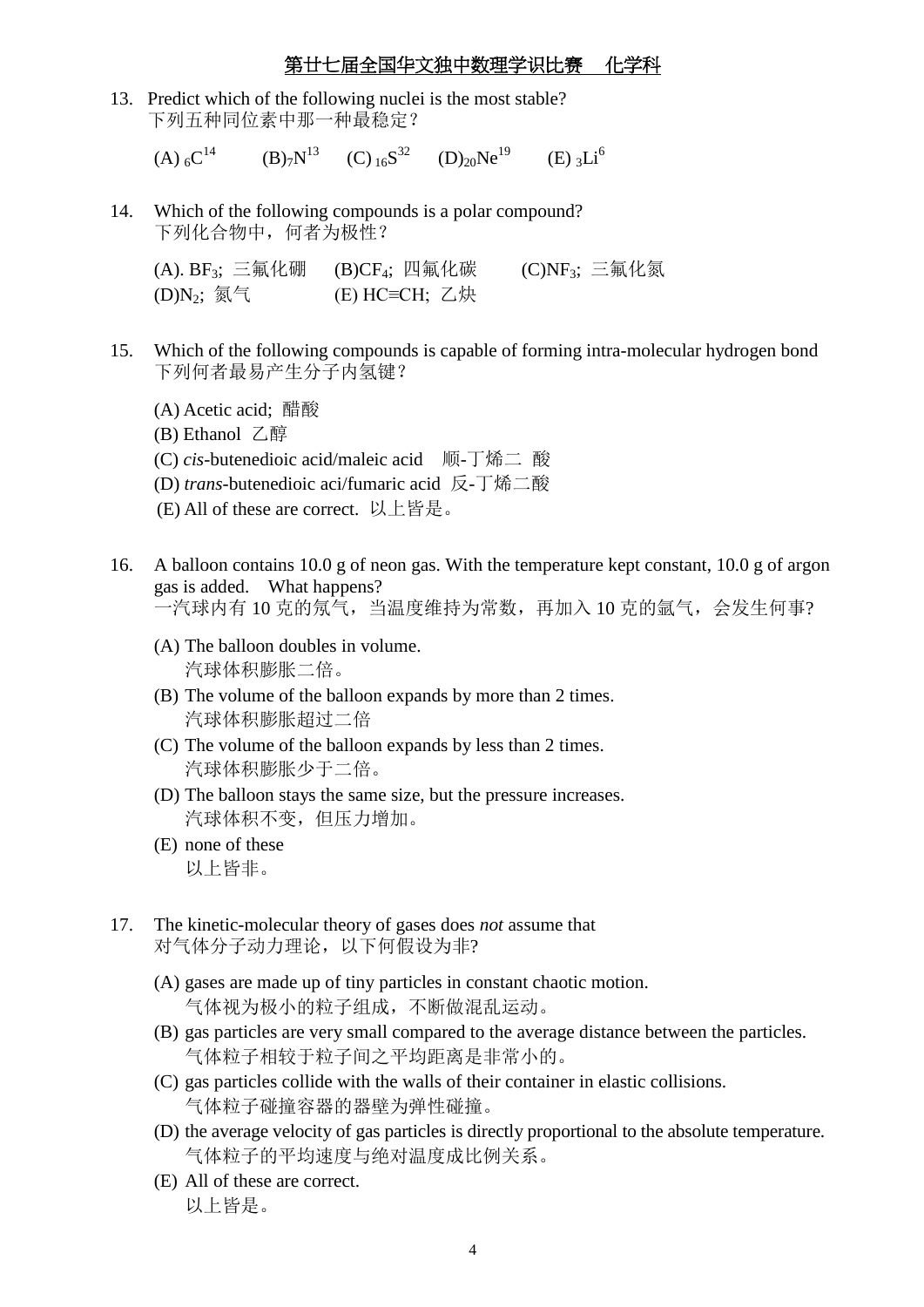- 18. Which metal, Al or Ni, could reduce  $Zn^{2+}$  to  $Zn(s)$  if placed in a  $Zn^{2+}(aa)$  solution? 何种金,Al 或 Ni, 放在 Zn<sup>2+</sup>(aq)溶液中, 能将 Zn<sup>2+</sup>还原成 Zn (s)?  $\text{Zn}^{2+} + 2\text{e}^{-} \rightarrow \text{Zn}$  $^{0}$  = -0.76V  $Al^{3+}+3e^- \rightarrow Al$  $^{0}$  = -1.66V  $Ni^{2+}+2e^- \rightarrow Ni$  $^{0}$  = -0.23V (A) Al (B) Ni (C) Both Al and Ni would work ; Al 和 Ni 都能 (D) Neither Al nor Ni would work; Al 和 Ni 都不能。 (E) Cannot be determined; 无法决定。
- 19.  $A^{2}$ , B, C, D<sup>+</sup>, and E<sup>2+</sup> are isoelectronic. Which of the followings shows the correct ionic/atomic radium order? 己知 A<sup>2-</sup>、B、C、 D<sup>+</sup>与 E<sup>2+</sup>均为等电子数(isoelectronic)。下列之离子或原子半径大 小顺序,何者正确?

(A)  $A^2 > B > C > D^+ > E^{2+}$  (B)  $E^{2+} > D^+ > C > B > A^{2-}$  (C)  $A^2 > B > E > D^+ > C$ (D)  $C > D^+ > E^{2+} > A^{2-} > B$  (E) None of these 以上皆非。

20. Which of the following compounds is a superoxide? 下列何者是超氧化物(superoxide):

(A) CaO (B) KO<sub>2</sub> (C) H<sub>2</sub>O<sub>2</sub> (D) KMnO<sub>4</sub> (E) Na<sub>2</sub>O<sub>2</sub>

- 21. Reacting propene with  $H_2O$  under the catalysis of  $H^+$ , followed by reacting with KMnO<sub>4</sub>, then what product would you expect? 丙烯与水加催化剂(H<sup>+</sup> )充分作用后,再加入过锰酸钾反应之后,产物为何?
	- (A) Propyl alcohol; 丙醇 (B) Acetone; 丙酮 (C) Propanal; 丙醛 (D) Propanoic acid; 丙酸 (E) 2-propanol; 二丙醇
- 22. Which of the following nuclides is a naturally occurring radioactive isotope? 下列何者是自然界存在的放射性同位素:

 $(A)_{8}O^{17}$ (B)  $1H^2$  (C)  $6C^{14}$  (D)  $6C^{13}$  (E)  $17C^{137}$ 

23. Followings show five electron configurations. Which of the statements is wrong? 下列1到5为五种不同原子的电子组态,则下列叙述,何者错误?

 $1.1s<sup>2</sup>2s<sup>2</sup>2p<sup>6</sup>3s<sup>2</sup>3p<sup>6</sup>3d<sup>4</sup>4s<sup>2</sup>$  2.1s<sup>2</sup>  $2s^22p^53s^2$  $3.1s<sup>2</sup>2s<sup>2</sup>2p<sup>6</sup>3s<sup>2</sup>3p<sup>1</sup>$  $4.1s^{2}2s^{2}2p^{6}3s^{2}3p^{6}3d^{1}$ 5.  $1s^22s^22p^63s^13p^6$ 

(A) 1 is Cr and in excited state; 此原子为铬, 处于激态。 (B) 2 is Na and in excited state; 此原子为钠, 处于激态。 (C) 3 is Al and in ground state; 此原子为铝, 处于基态。 (D)  $4$  is K and in ground state; 此原子为钾, 处于基态。 (E) 5 is Cl and in excited state; 此原子为氯,处于激态。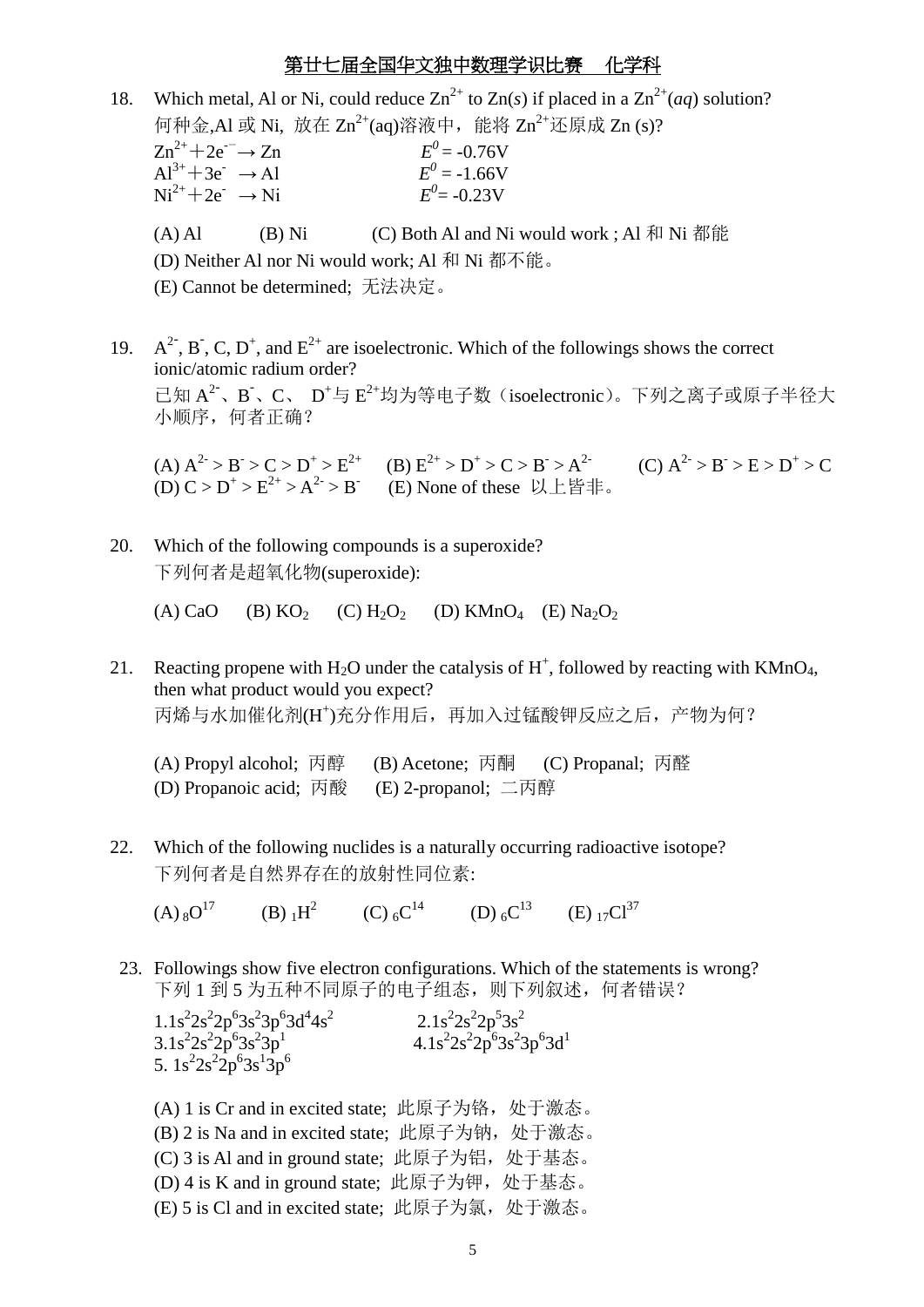24. Which of the following compound can be an oxidizing agent and a reducing agent. 下列各项化合 物中, 何者可以在某一反应中作为还原剂而在另一反应中作为氧化剂

(A) SO<sub>2</sub>: 二氧化硫 (B) H<sub>2</sub>O<sub>2</sub>; 氧化氢 (C) HCl; 氯化氢 (D) HNO2; 亚硝酸 (E) None of these; 以上皆非。

- 25. Solution A and B were prepared by dissolving 15 g of urea in 1000 g of  $H_2O$  and 57 g of sucrose in 500 g of  $H_2O$ , respectively. Placed these two solution in a closed container. When both solution reached equilibrium, how many grams of  $H_2O$  shifted from which solution to another? Mw of urea is 60 g/mol and Mw of sucrose is 342 g/mol. 兹有水 1000 克中溶解尿素 15 克所成之溶液(A 溶液), 与水 500 克中溶解蔗糖 57 克 所成的溶液(B 溶液), 将此二溶液置密闭容器中。当此二溶液达成平衡时, 多少克的 水由哪一溶液移至哪一溶液?尿素分子量为 60 克/莫耳, 蔗糖分子量为 342 克/莫耳。
	- (A) 100 g of  $H_2O$  shifted from solution A to B 100 克的水由 A 溶液移到 B 溶液。
	- (B) 100 g of  $H_2O$  shifted from solution B to A 100 克的水由 B 溶液移到 A 溶液。
	- (C) 95 g of  $H_2O$  shifted from solution A to B 95 克的水由 A 溶液移到 B 溶液。
	- (D) 95 g of  $H_2O$  shifted from solution B to A 95 克的水由 B 溶液移到 A 溶液。
	- $(E)$  Not  $H_2O$  shifted in this closed system. 没有水由哪一溶液移到哪一溶液。
- 26. A 100 mL solution contains  $0.10 M CH<sub>3</sub>COOH$  and  $0.10 M CH<sub>3</sub>COONa$ . And the  $K<sub>a</sub>$  of CH<sub>3</sub>COOH is 1.8 x 10<sup>-5</sup>. What is the pH when 1.0 mL of 0.10 *M* HCl is added to this solution?

100 mL 溶液中含 0.10 *M* CH<sub>3</sub>COOH 和 0.10 *M* CH<sub>3</sub>COONa。已知 CH<sub>3</sub>COOH 之  $K_a = 1.8 \times 10^{-5}$ 。此溶液加入 1.0 mL 之 0.10 *M* HCl 后, 其 pH 值为多少?

 $(A)$  4.74 (B) 4.75 (C) 4.76 (D 4.77 (E) 4.78

27. The methyl red, an indicator,  $K_a = 1 \times 10^{-5}$ , appears red color in acid. Its conjugate base In, appears yellow color. Place methyl red respectively in a solution with pH 3, 5, and 7; the ratio of [In- ] / [HIn] and the color at each pH are represented by A to F, respectively, as shown in the following table. Which representation is wrong?

| pH           |  |  |
|--------------|--|--|
| [In] / [HIn] |  |  |
| Color; 颜色    |  |  |

甲基红(methyl red) 的  $K_a = 1 \times 10^{-5}$ , 其酸性形式 HIn 在水溶液中呈红色, 而 其共轭碱 In-在水溶液中呈黄色。当将甲基红加入于 PH 值各为 3、5 与 7 之水 溶液时, 其 [In ] / [HIn]值与颜色分别由 A、 B、C、 D、E,与 E 代表, 如上 表所示。则所代表之[In<sup>-</sup>] / [HIn]值或颜色哪一个是不对的?

| (A) A is $10^{-2}$ ; A 值是 $10^{-2}$ | (B) B is 2; B 值是 2      | (C) C is $10^2$ ; C 值是 $10^2$ |
|-------------------------------------|-------------------------|-------------------------------|
| (D) D is red; D 是红色的                | (E) E is orange; E 是橘色的 |                               |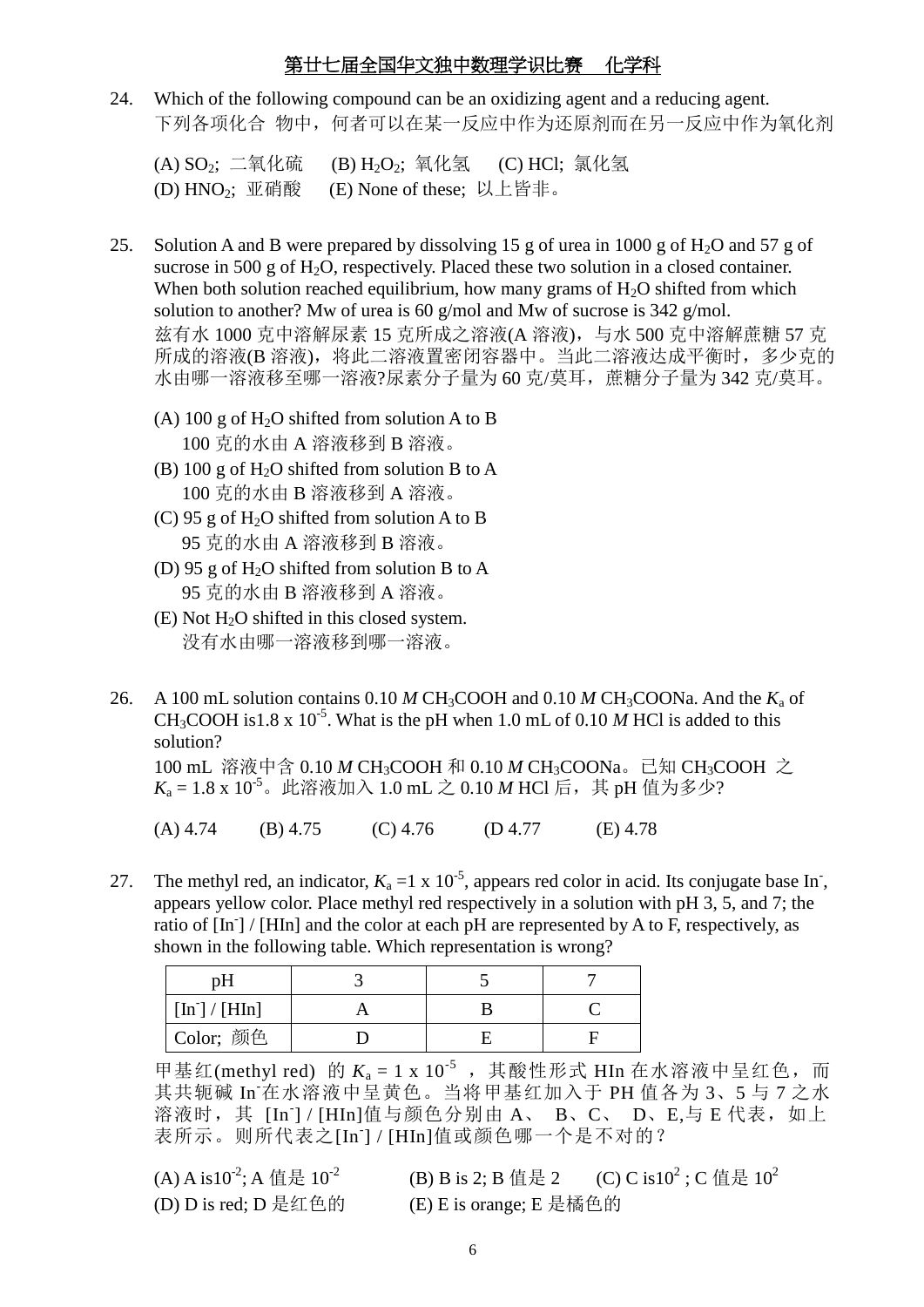28. Following is the plot of potential energy versus reaction progress for a hypothetic reaction.  $2A + B$  are reactants,  $2C$  are the products. Which of the following statements is wrong?



上图所示为某项假想反应之进行过程中,物系所含物质与位能之关系。 2A+B 为反应物, 2C 为产物。下列叙述何者是错的?

- (A) In terms of the reaction mechanism, the products of the first step reaction are C and D 此反应机构第一步骤之产物为 C 与 D。
- (B) The intermediate of this reaction is D 此反应之中间物为 D。
- (C) The rate limiting step is  $A + B \rightarrow C + D$ 此反应之速率决定步骤为 A + B → C + D
- (D) The reaction order is 2 此反应为二级反应。
- (E) The net reaction equation is:  $2A + B \rightarrow 2C \Delta H = 15 \text{ kJ mol}^{-1}$
- 29. Following is a scheme for synthesizing an ester. Which of the following statement is wrong?



以上为一有机合成之流程图,下列叙述何者是错的?

(A)Compound A is 1,4-bis (chloromethyl) benzene,  $para\text{-}CICH_2C_6H_4CH_2Cl$ .  $\mathcal{H}$ 合物 A 是  $\alpha$ ,  $\alpha$ '-二氯-对二甲苯, para-ClCH<sub>2</sub>C<sub>6</sub>H<sub>4</sub>CH<sub>2</sub>Cl。

- (B) The reagent for 1 is  $NaOH/H<sub>2</sub>O$ 反应试剂  $1$  为 NaOH/H<sub>2</sub>O。
- (C) The reagent for 3 is  $Br<sub>2</sub>$ . 反应试剂 3 为溴水。
- (D) Compound C is  $HOCH<sub>2</sub>CH<sub>2</sub>OH$ 化合物 C 是乙二醇。
- (E) The reaction for reagent 3 is a reduction reaction 反应试剂 3 是行还原反应。